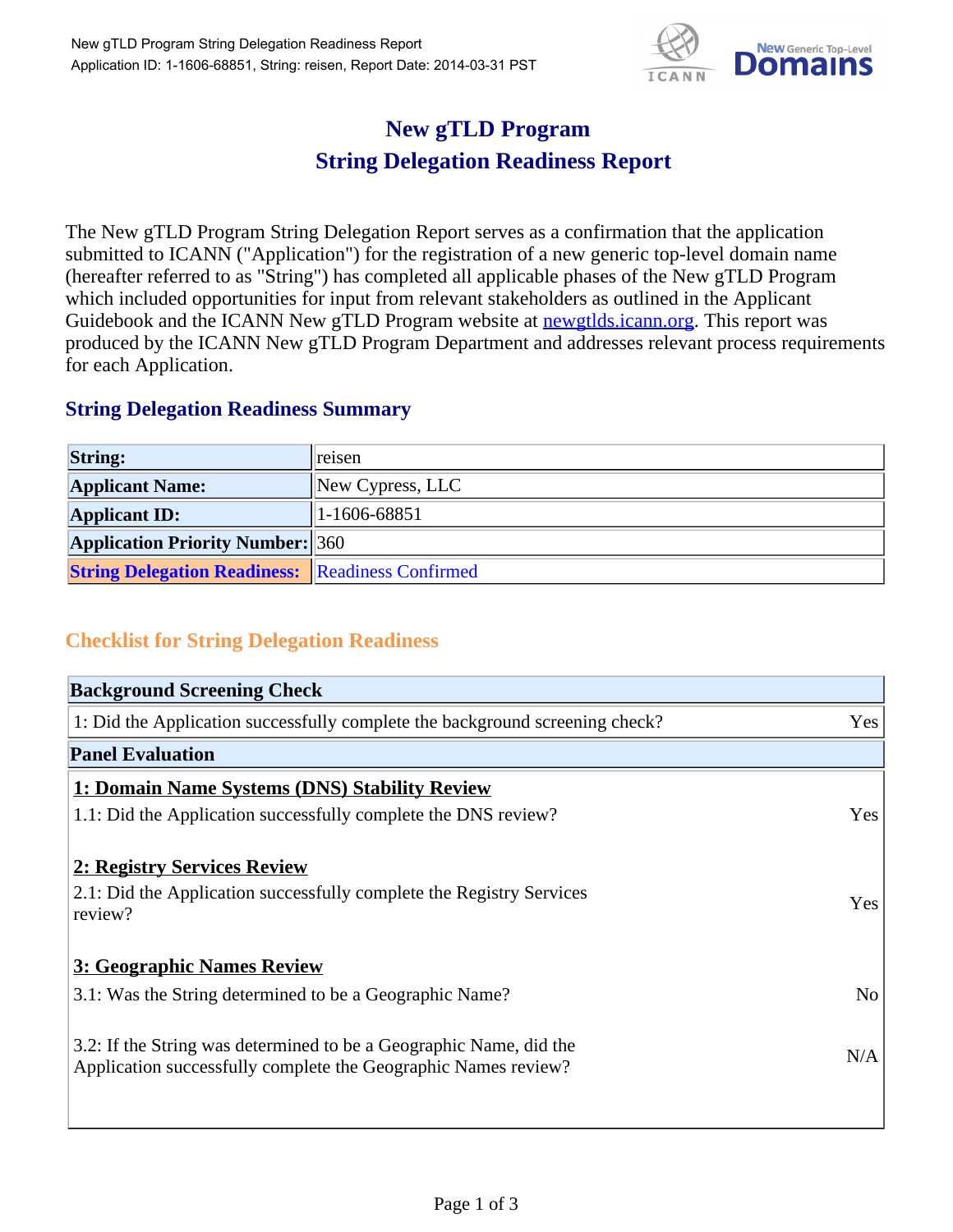

| <b>4: Financial Review</b>                                                                                                                               |            |
|----------------------------------------------------------------------------------------------------------------------------------------------------------|------------|
| 4.1: Did the Application successfully complete the Financial Capability<br>review?                                                                       | <b>Yes</b> |
| <b>5: Technical Review</b>                                                                                                                               |            |
| 5.1: Did the Application successfully complete the Technical and<br><b>Operation Capability review?</b>                                                  | Yes        |
| <b>6: String Similarity Review</b>                                                                                                                       |            |
| 6.1: Was the Application determined to not be confusingly similar to other<br>applied for strings, including through String Confusion Objections?        | Yes        |
| 6.2: If the Application was determined to be confusingly similar to other<br>applied for strings, including through String Confusion Objections, did the |            |
| Application prevail in the string contention resolution process (CPE,                                                                                    | N/A        |
| Auction, and/or Self-Resolution of String Contention via                                                                                                 |            |
| withdrawal/termination of all other members in contention)?                                                                                              |            |

| <b>Public Comment Period</b>                                                                                                                                                                   |                |
|------------------------------------------------------------------------------------------------------------------------------------------------------------------------------------------------|----------------|
| 1: Was the public provided an opportunity to submit comments on the Application?                                                                                                               | Yes            |
| 2: Were comments for the Application considered by evaluation panels?                                                                                                                          | Yes            |
| <b>Objection Process</b>                                                                                                                                                                       |                |
| 1: Were objections filed against the Application?                                                                                                                                              | Yes            |
| 2: If objections were filed against the Application, did Applicant prevail in the dispute<br>resolution proceedings for all Legal Rights, Limited Public Interest and Community<br>Objections? | Yes            |
| <b>Governmental Advisory Committee (GAC) Advice</b>                                                                                                                                            |                |
| 1: Did the GAC have an opportunity to provide advice for the Application?                                                                                                                      | Yes            |
| 2: Did the GAC provide consensus GAC advice that the String should not be approved by<br>the ICANN Board?                                                                                      | N <sub>o</sub> |
| 3: If the GAC provided consensus GAC advice to the ICANN Board, did the ICANN Board<br>(or New gTLD Program Committee) accept the GAC advice?                                                  | N/A            |
| <b>Accountability Mechanisms</b>                                                                                                                                                               |                |
| 1: Was the Application the subject of a complaint or review through one of ICANN's<br>accountability mechanisms (Reconsideration or Independent Review)?                                       | <b>No</b>      |
| 1.1: If yes, did the BGC, ICANN Board or New gTLD Program Committee determine that<br>the Application should not proceed to contracting?                                                       | N/A            |